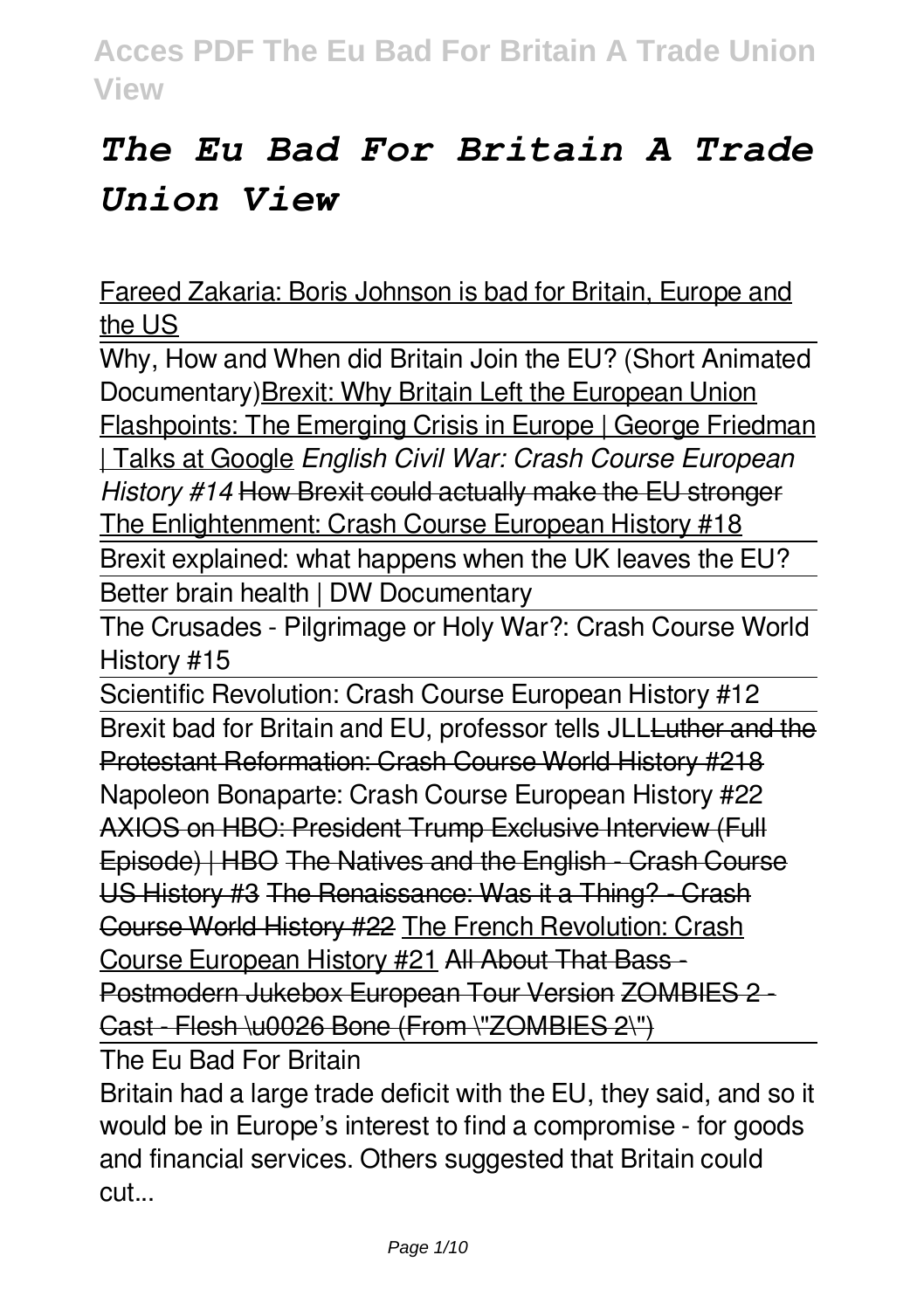Brexit: what are the pros and cons of leaving the EU ... Brexit talks have been thrown into jeopardy after revelations that the UK government is to table legislation that will unpick some of the withdrawal agreement that Boris Johnson signed with the FU.

Why is the UK seeking to unpick the EU withdrawal ... It would be bad for Britain, bad for relations with the rest of the world, and bad for any future Treaty on trade'," she said. Brexit day: UK says goodbye to EU Show all 66 "This was true then, and...

'Britain does not break treaties': EU president quotes ... The European Union's view is that a no deal Brexit would be more damaging to Britain that its own body. But it seems the EU could also face consequences should the UK leave without a deal on...

No Deal Brexit: THIS is how badly the EU ... - Express.co.uk Brexit would eliminate Britain's tariff-free trade status with the other EU members. Tariffs would raise the cost of exports . That would hurt U.K. exporters as their goods become more expensive in Europe.

Brexit: Its Consequences for the U.K., EU, and U.S. Brexit: Bad for Europe, Good for Britain. The British deserve our respect. by Aram Bakshian Jr. From a strict perspective of American interest, the British vote to leave the European Union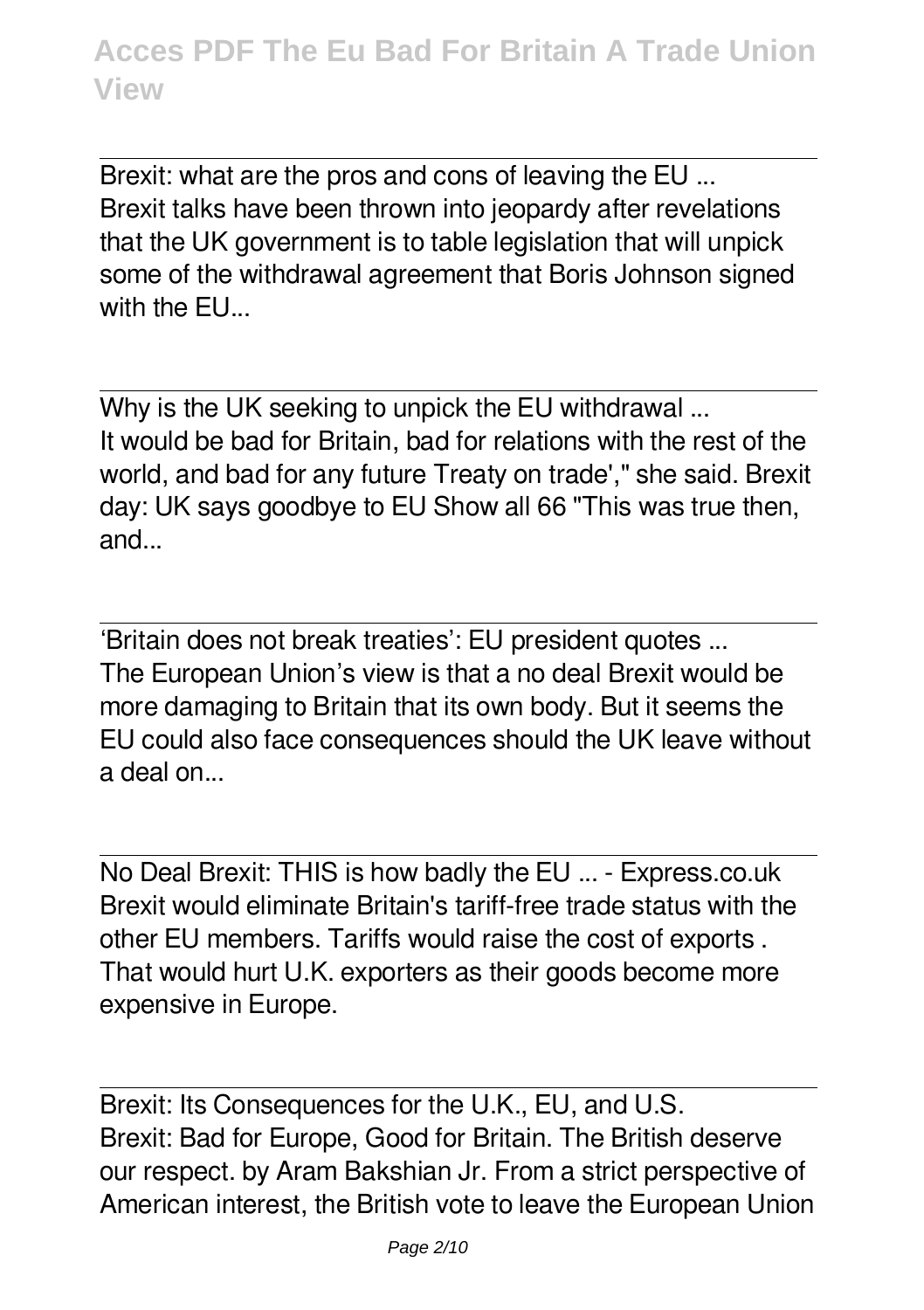is bad ...

Brexit: Bad for Europe, Good for Britain | The National ... Beset by costly and unresponsive nationalized industries, and plagued by aggressive and powerful trade unions, Britain cut a pathetic figure and was sometimes called "the sick man of Europe." One of the motives for joining the EU (then called the EC) was the widespread feeling that we couldn't cut it on our own.

Ten bad arguments for staying in the EU - Adam Smith Institute Britain pays more for the CAP than it gets back so leaving the EU would make more money available for UK farmers The CAP also wastes lots of money on bureaucracy The Common Fisheries Policy has ...

UK and the EU: Better off out or in? - BBC News Tariffs would make UK goods more expensive and harder to sell in the EU, while full border checks could cause long delays at ports. Failure to reach a deal would also result in the UK service ...

Brexit: All you need to know about the UK leaving the EU ... Welcome to the website of The For Britain Party. We are the party for the common sense majority, representing patriotic **Brite**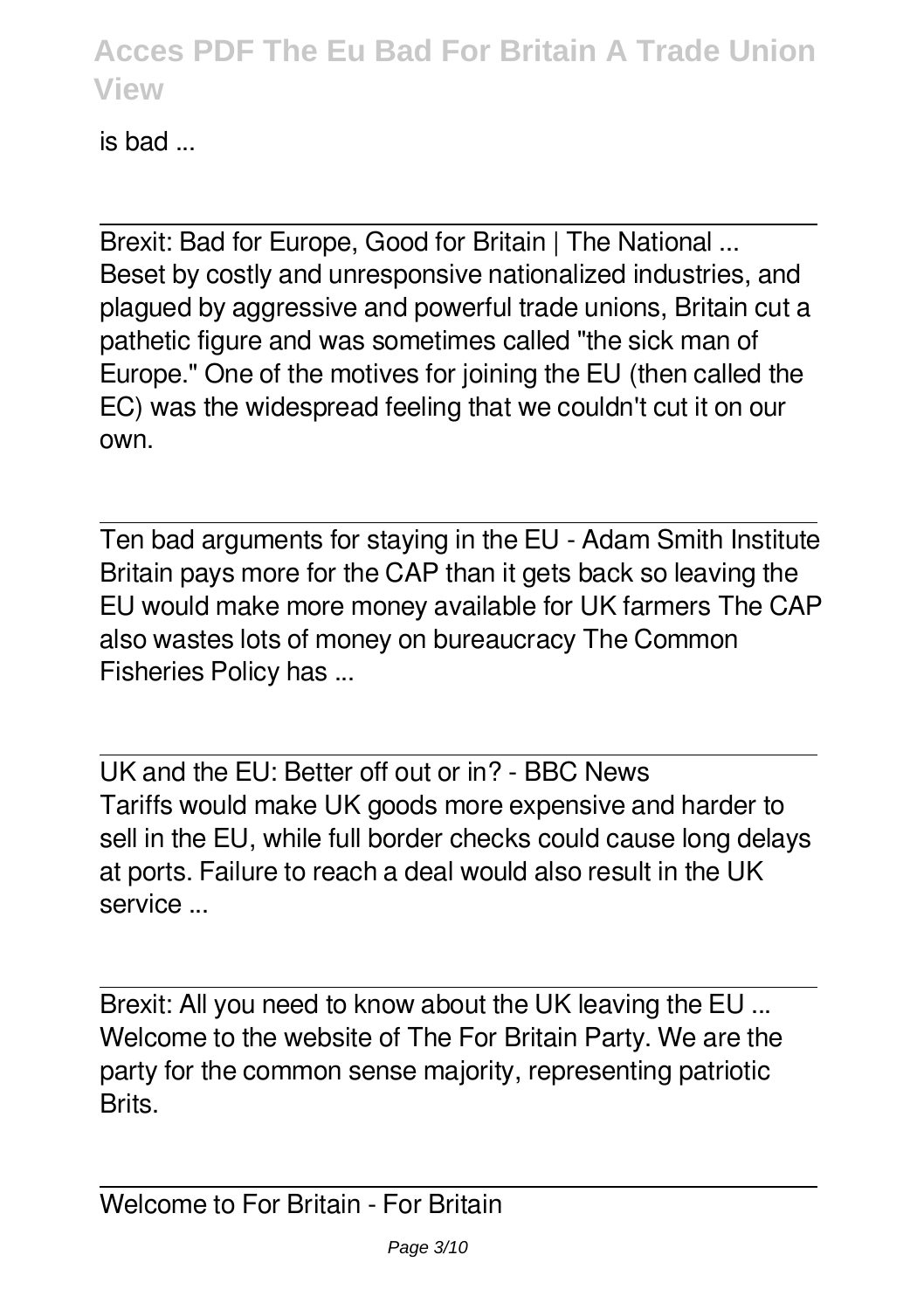The UK crashing out of the EU with no deal at the end of 2020 isn't just bad for UK-EU trade, it's bad for UK trade full-stop, say some critics. The UK could lose continuity of trade relations with

What will a no-deal Brexit mean for the UK and the EU? As a leading member of the EU, UK can better influence global policies on security, employment, environment, human rights and much more; with the resulting benefits to all of us.

Why the UK leaving the EU is a really stupid idea ... The EU's blocking of reasonable "goods at risk" rules, threatening to use treaty machinery to impose tariffs on trade between Britain and Northern Ireland, could be classed as a bad faith exercise...

Given the EU's bad faith, it cannot bring to heel a ... The United Kingdom's relationship with the EU - or, in political parlance, "Europe" - has long been one of the most divisive, emotive issues in British politics.

Britain and the EU: A long and rocky relationship - BBC News Ridiculous EU laws Britain has been forced to accept from Brussels – EIGHT of the worst BRITAIN has finally left the EU and in celebration of the historic event, Express.co.uk has uncovered some of...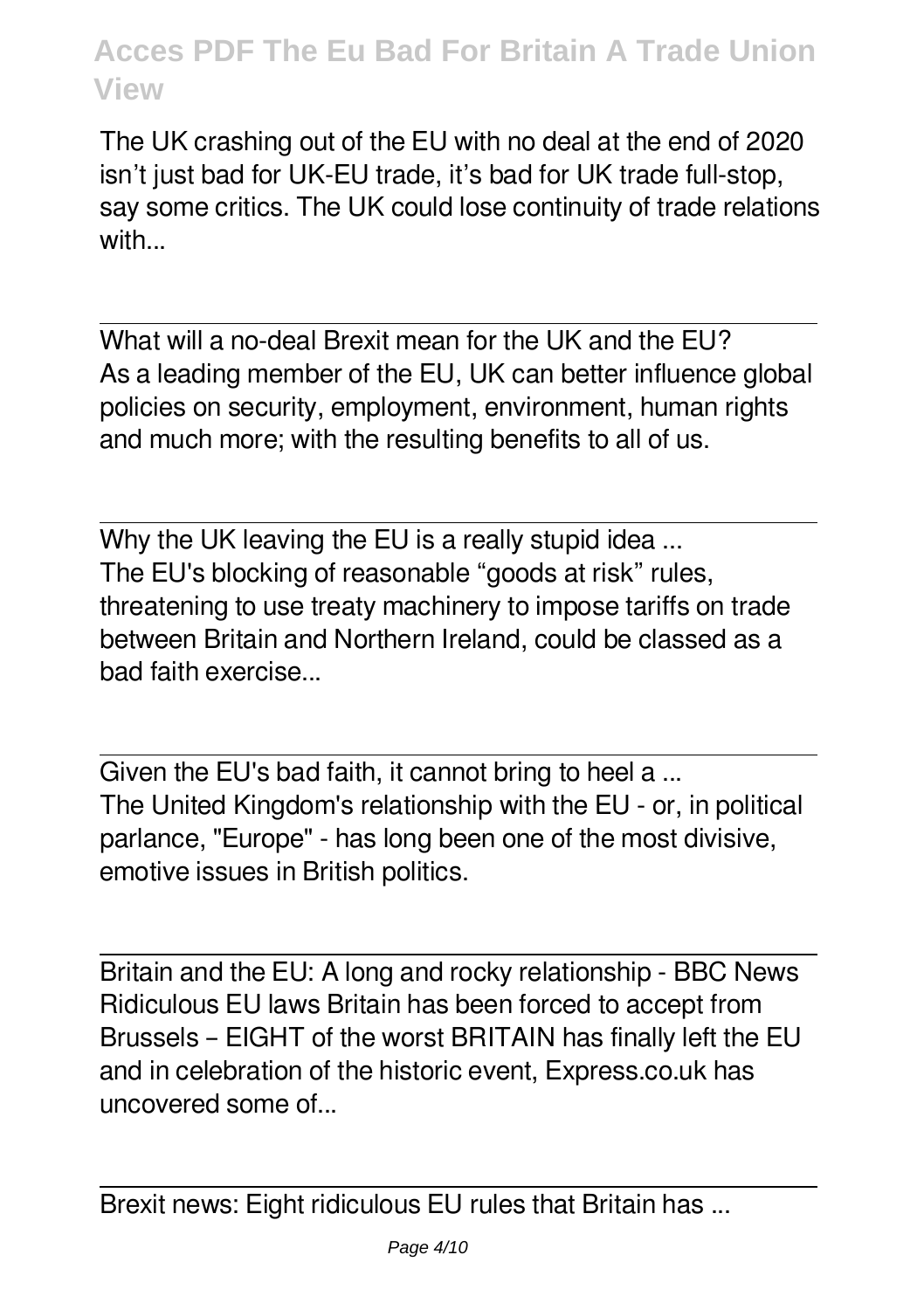The EU's bad behaviour is nothing new – during the Article 50 notice period the EU prevented the UK from negotiating freetrade agreements with third countries without any legal basis for doing so....

The EU has been negotiating in bad faith all along - spiked "We're in a difficult place, it's been a very bad week for trust between the EU and the UK, mainly because of the approach of the British government which really has been quite extraordinary this...

Trust between EU and UK 'damaged', says Coveney When the global financial crisis hit, Britain also found itself exposed to bad foreign assets held by UK banks. Some Eurosceptics say Britain stands a better chance of growth if it looks beyond the...

What has the EU done for the UK? | Financial Times 1. Leaving the EU won't "solve our immigration problem". More migrants come to the UK from outside the EU than they do from inside the EU. The government has had a number of years to control the borders when it comes to non EU migrants.

#### Fareed Zakaria: Boris Johnson is bad for Britain, Europe and the US

Why, How and When did Britain Join the EU? (Short Animated Documentary)Brexit: Why Britain Left the European Union Flashpoints: The Emerging Crisis in Europe | George Friedman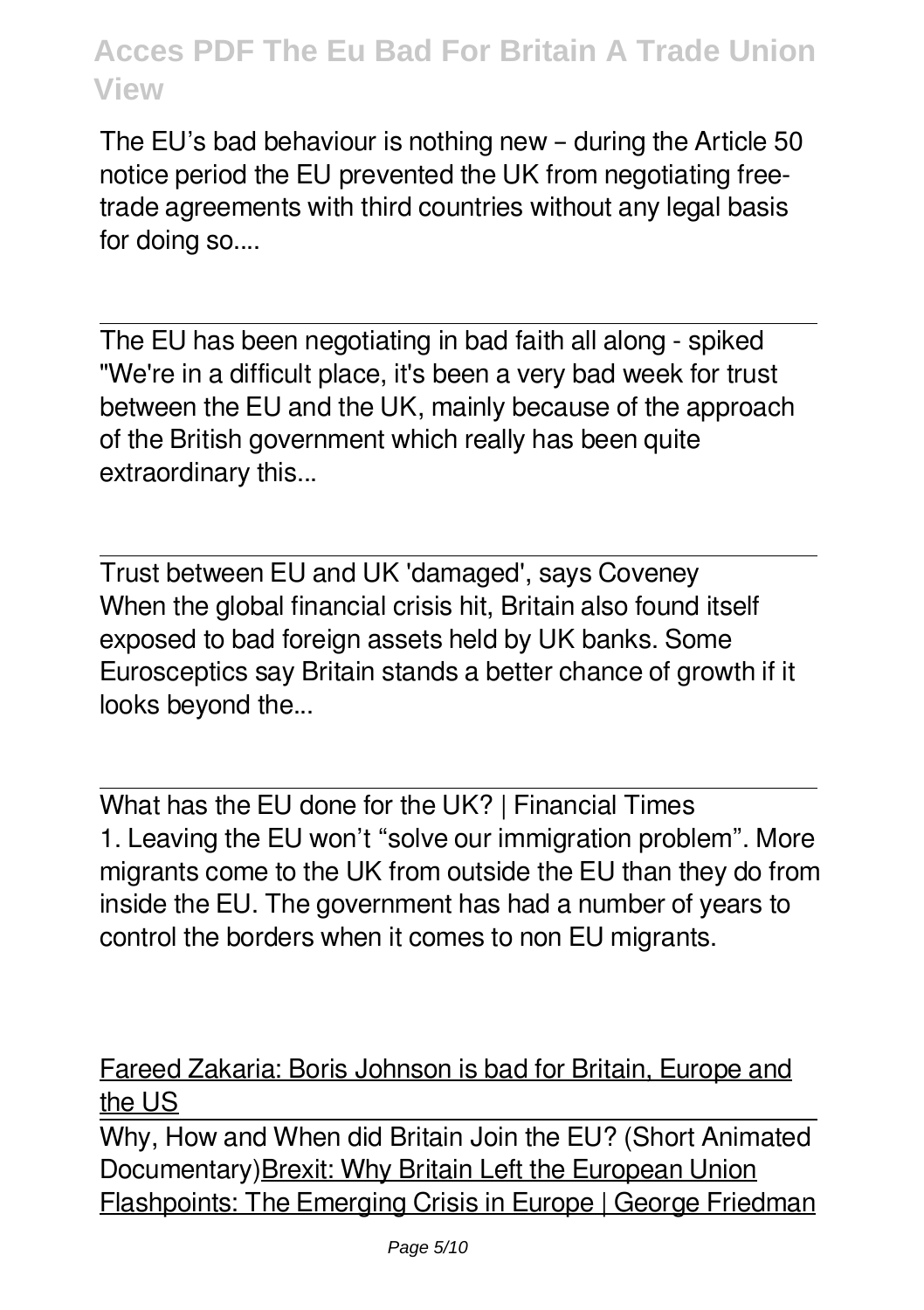| Talks at Google *English Civil War: Crash Course European History #14* How Brexit could actually make the EU stronger The Enlightenment: Crash Course European History #18 Brexit explained: what happens when the UK leaves the EU?

Better brain health | DW Documentary

The Crusades - Pilgrimage or Holy War?: Crash Course World History #15

Scientific Revolution: Crash Course European History #12 Brexit bad for Britain and EU, professor tells JLLLuther and the Protestant Reformation: Crash Course World History #218 Napoleon Bonaparte: Crash Course European History #22 AXIOS on HBO: President Trump Exclusive Interview (Full Episode) | HBO The Natives and the English - Crash Course US History #3 The Renaissance: Was it a Thing? - Crash Course World History #22 The French Revolution: Crash Course European History #21 All About That Bass - Postmodern Jukebox European Tour Version ZOMBIES 2 - Cast - Flesh \u0026 Bone (From \"ZOMBIES 2\")

The Eu Bad For Britain

Britain had a large trade deficit with the EU, they said, and so it would be in Europe's interest to find a compromise - for goods and financial services. Others suggested that Britain could cut...

Brexit: what are the pros and cons of leaving the EU ... Brexit talks have been thrown into jeopardy after revelations that the UK government is to table legislation that will unpick some of the withdrawal agreement that Boris Johnson signed with the FU.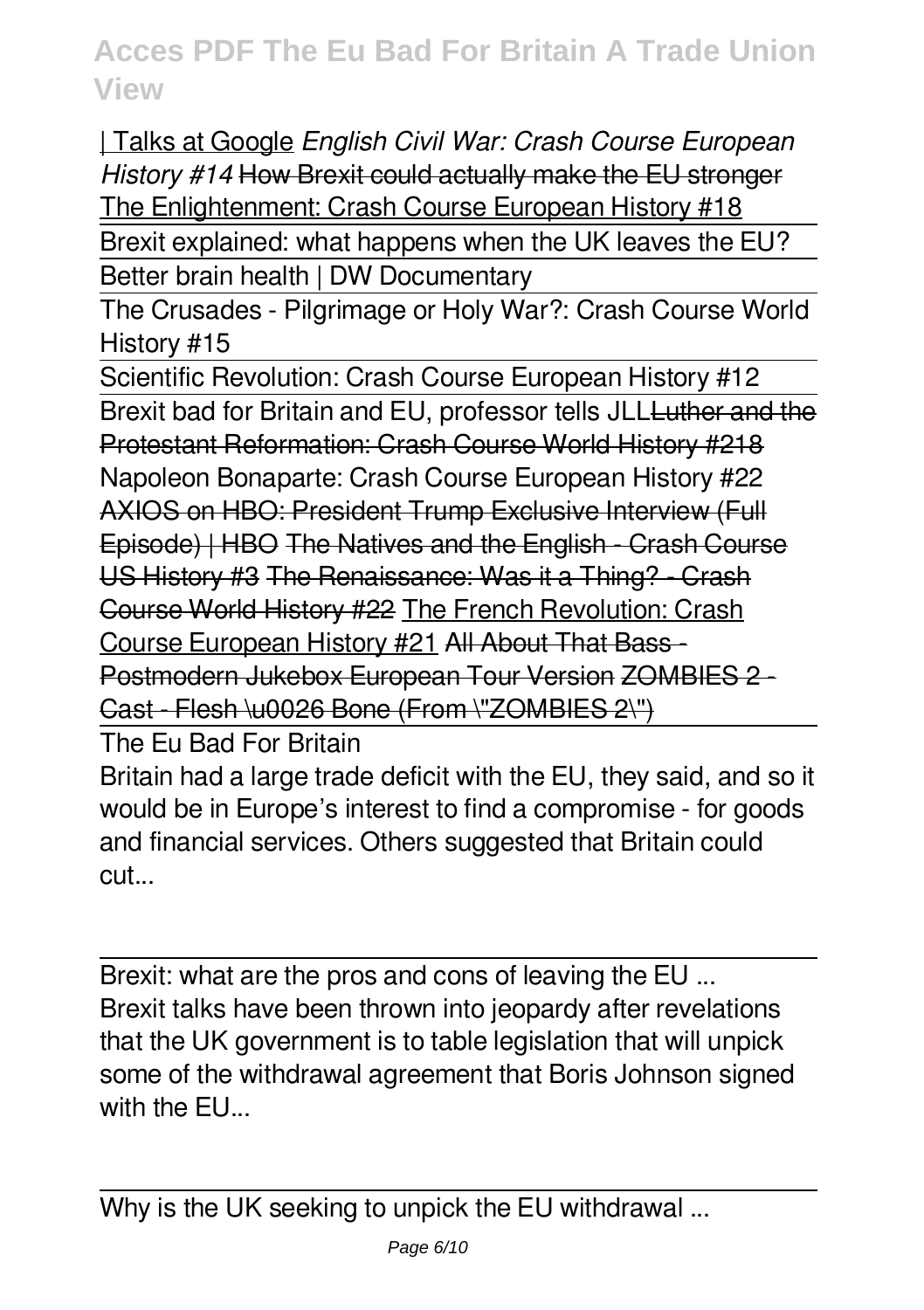It would be bad for Britain, bad for relations with the rest of the world, and bad for any future Treaty on trade'," she said. Brexit day: UK says goodbye to EU Show all 66 "This was true then, and...

'Britain does not break treaties': EU president quotes ... The European Union's view is that a no deal Brexit would be more damaging to Britain that its own body. But it seems the EU could also face consequences should the UK leave without a deal on...

No Deal Brexit: THIS is how badly the EU ... - Express.co.uk Brexit would eliminate Britain's tariff-free trade status with the other EU members. Tariffs would raise the cost of exports . That would hurt U.K. exporters as their goods become more expensive in Europe.

Brexit: Its Consequences for the U.K., EU, and U.S. Brexit: Bad for Europe, Good for Britain. The British deserve our respect. by Aram Bakshian Jr. From a strict perspective of American interest, the British vote to leave the European Union is bad ...

Brexit: Bad for Europe, Good for Britain | The National ... Beset by costly and unresponsive nationalized industries, and plagued by aggressive and powerful trade unions, Britain cut a pathetic figure and was sometimes called "the sick man of Europe." One of the motives for joining the EU (then called the EC) was the widespread feeling that we couldn't cut it on our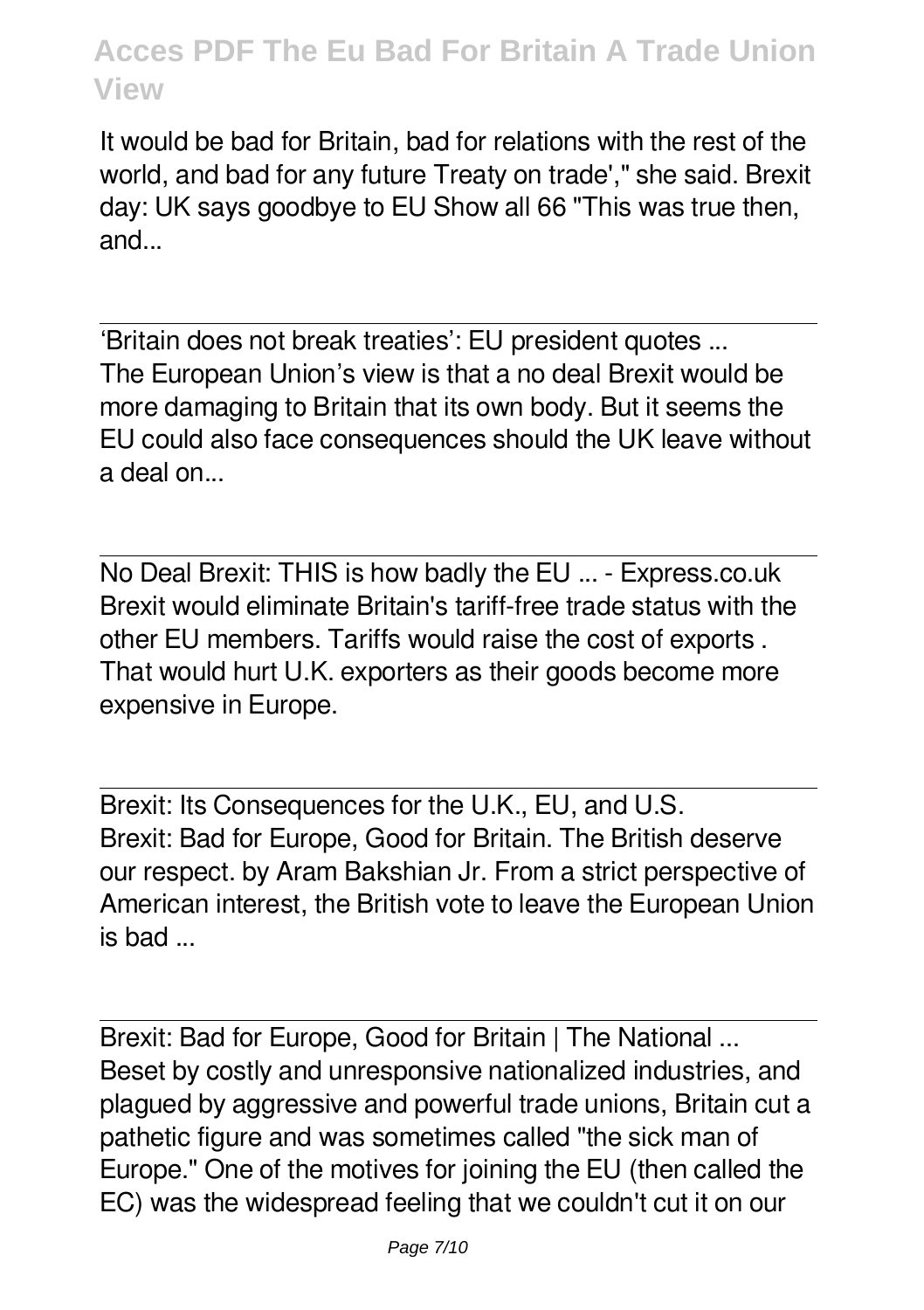own.

Ten bad arguments for staying in the EU - Adam Smith Institute Britain pays more for the CAP than it gets back so leaving the EU would make more money available for UK farmers The CAP also wastes lots of money on bureaucracy The Common Fisheries Policy has ...

UK and the EU: Better off out or in? - BBC News Tariffs would make UK goods more expensive and harder to sell in the EU, while full border checks could cause long delays at ports. Failure to reach a deal would also result in the UK service ...

Brexit: All you need to know about the UK leaving the EU ... Welcome to the website of The For Britain Party. We are the party for the common sense majority, representing patriotic **Brits** 

Welcome to For Britain - For Britain The UK crashing out of the EU with no deal at the end of 2020 isn't just bad for UK-EU trade, it's bad for UK trade full-stop, say some critics. The UK could lose continuity of trade relations with...

What will a no-deal Brexit mean for the UK and the FU? As a leading member of the EU, UK can better influence global policies on security, employment, environment, human rights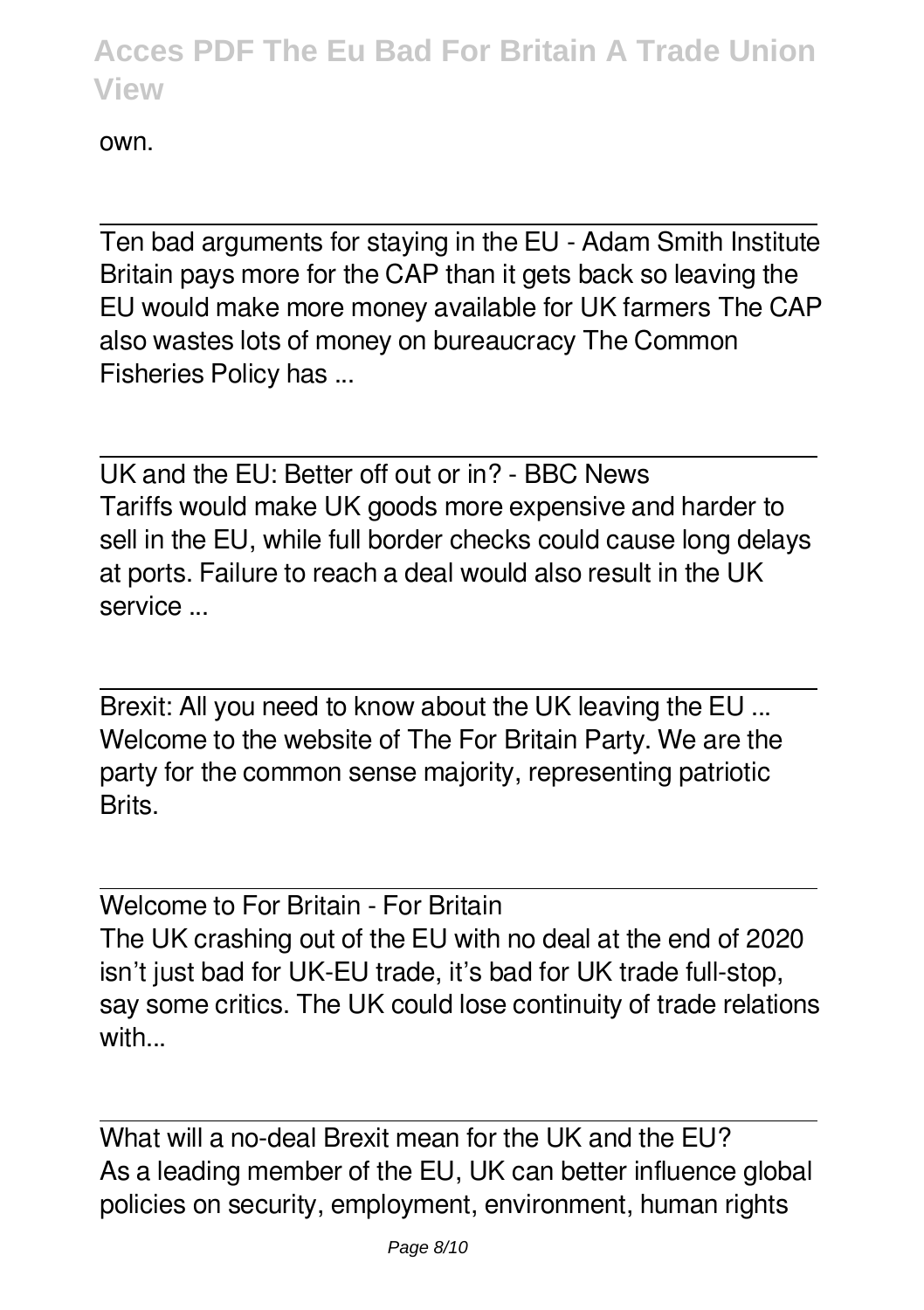and much more; with the resulting benefits to all of us.

Why the UK leaving the EU is a really stupid idea ... The EU's blocking of reasonable "goods at risk" rules, threatening to use treaty machinery to impose tariffs on trade between Britain and Northern Ireland, could be classed as a bad faith exercise...

Given the EU's bad faith, it cannot bring to heel a ... The United Kingdom's relationship with the EU - or, in political parlance, "Europe" - has long been one of the most divisive, emotive issues in British politics.

Britain and the EU: A long and rocky relationship - BBC News Ridiculous EU laws Britain has been forced to accept from Brussels – EIGHT of the worst BRITAIN has finally left the EU and in celebration of the historic event, Express.co.uk has uncovered some of...

Brexit news: Eight ridiculous EU rules that Britain has ... The EU's bad behaviour is nothing new – during the Article 50 notice period the EU prevented the UK from negotiating freetrade agreements with third countries without any legal basis for doing so....

The EU has been negotiating in bad faith all along - spiked "We're in a difficult place, it's been a very bad week for trust between the EU and the UK, mainly because of the approach